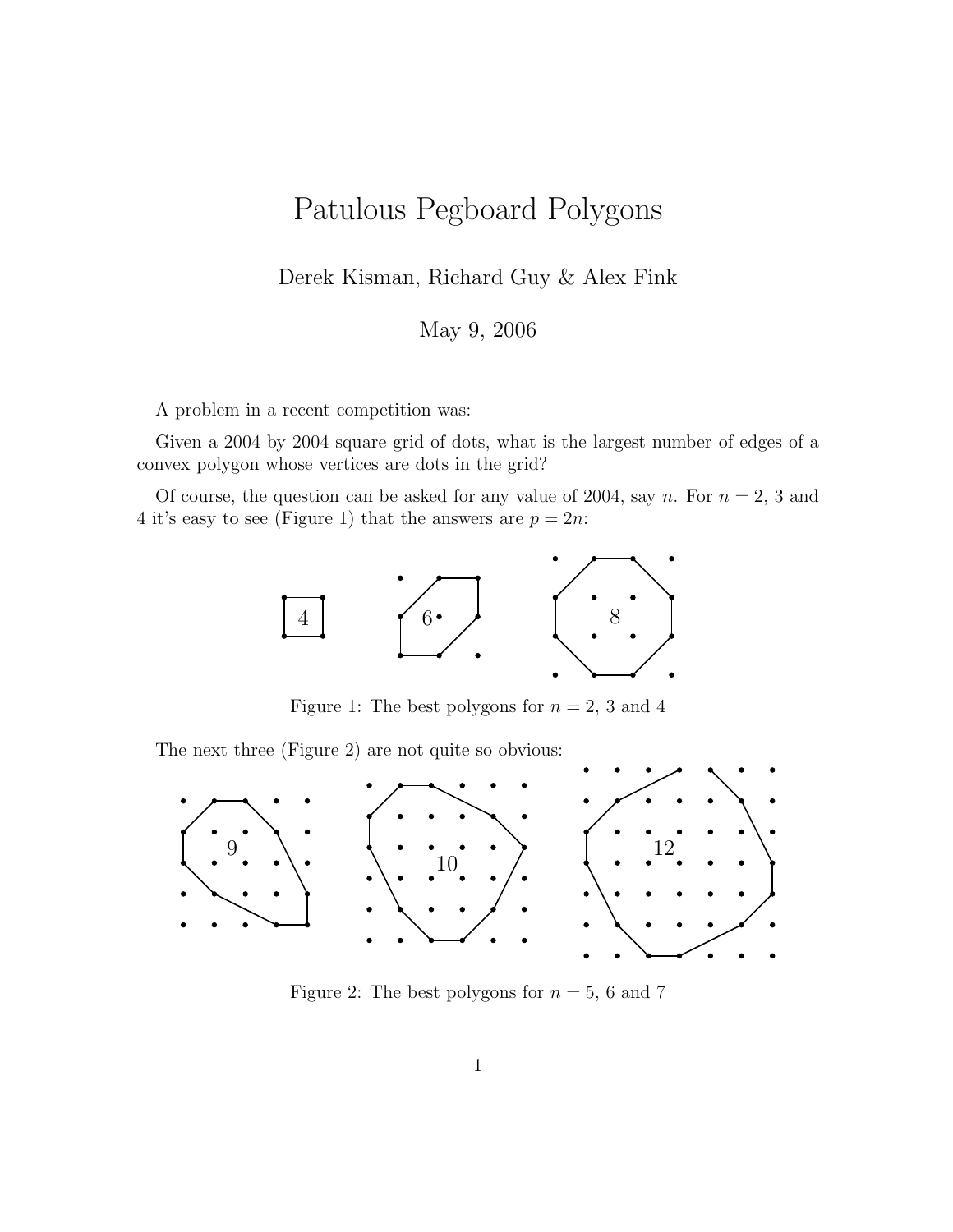How can we be sure that they are the best? As we go round the polygon, which we will always do counterclockwise, each edge has a certain cost, namely the sum of its N-S and E-W components. The total cost must not exceed  $4(n-1)$ , i.e., at most  $n-1$  in each of the four cardinal directions. There are just four available edges of cost 1, and four of cost 2. The former are used in all our polygons so far, except that the northbound one is missing when  $n = 6$ . Two of the latter are used when  $n = 3$ and all of them subsequently, except for the northeasterly one when  $n = 5$ . Edges of cost 3 are like knight's moves in chess and occur 2, 3 and 4 times in our polygons for  $n = 5$ , 6 and 7, respectively. It's not too hard to see that whenever the answer is a multiple of 4 (as it is when  $n = 2$ , 4 or 7) we get it by using the cheapest possible edges. Edges have components a, b, say, so that their cost is  $a + b = c$ , which we keep to a minimum by assuming that  $a \perp b$ , that is, that a and b have no common factor bigger than 1. This is safe in the sense that if any polygon fits into a square grid then one with reduced sides will. We have seen that, when  $c = 1$  or 2, there are just 4 different edge-directions. When  $c \geq 3$ ,  $a \neq b$  and there are just 4 orthogonal directions,  $(\pm a, \pm b)$  and  $(\pm b, \mp a)$ , for each ordered pair  $(a, b)$ .

The number of such pairs  $(a, b)$  for edges of cost  $c = a + b$  is  $\phi(c)$ . Euler's totient function, the number of numbers from  $1$  to  $c$  which are prime to  $c$ . The first few values are the second row in the following table, which we have extended far enough to answer the opening question.

| $c =$                                                                                       |  |  |  |  |  |  |  |  |  | 1 2 3 4 5 6 7 8 9 10 11 12 13 14 15 16 17 18 19 20 21                           |  |
|---------------------------------------------------------------------------------------------|--|--|--|--|--|--|--|--|--|---------------------------------------------------------------------------------|--|
| $\phi(c)$                                                                                   |  |  |  |  |  |  |  |  |  | 1 1 2 2 4 2 6 4 6 4 10 4 12 6 8 8 16 6 18 8 12                                  |  |
| $c\phi(c)$                                                                                  |  |  |  |  |  |  |  |  |  | 1 2 6 8 20 12 42 32 54 40 110 48 156 84 120 128 272 108 342 160 252             |  |
| $\sum c\phi(c)$                                                                             |  |  |  |  |  |  |  |  |  | 1 3 9 17 37 49 91 123 177 217 327 375 531 615 735 863 1135 1243 1585 1745 1997  |  |
| $n_{\rm c}$                                                                                 |  |  |  |  |  |  |  |  |  | 2 4 10 18 38 50 92 124 178 218 328 376 532 616 736 864 1136 1244 1586 1746 1998 |  |
| $p=4\sum \phi(c)$ 4 8 16 24 40 48 72 88 112 128 168 184 232 256 288 320 384 408 480 512 560 |  |  |  |  |  |  |  |  |  |                                                                                 |  |

The third row is a quarter of the total cost of all edges of cost  $c$ , and the fourth row is the cumulative total, whose values are 1 less than values of  $n$  for which there is an optimal solution, shown in the fifth row.

Since we can introduce new edges in orthogonal sets of four, we can also include the values of n which, for each k, allow an optimal polygon with  $p(n) = 4k$  edges: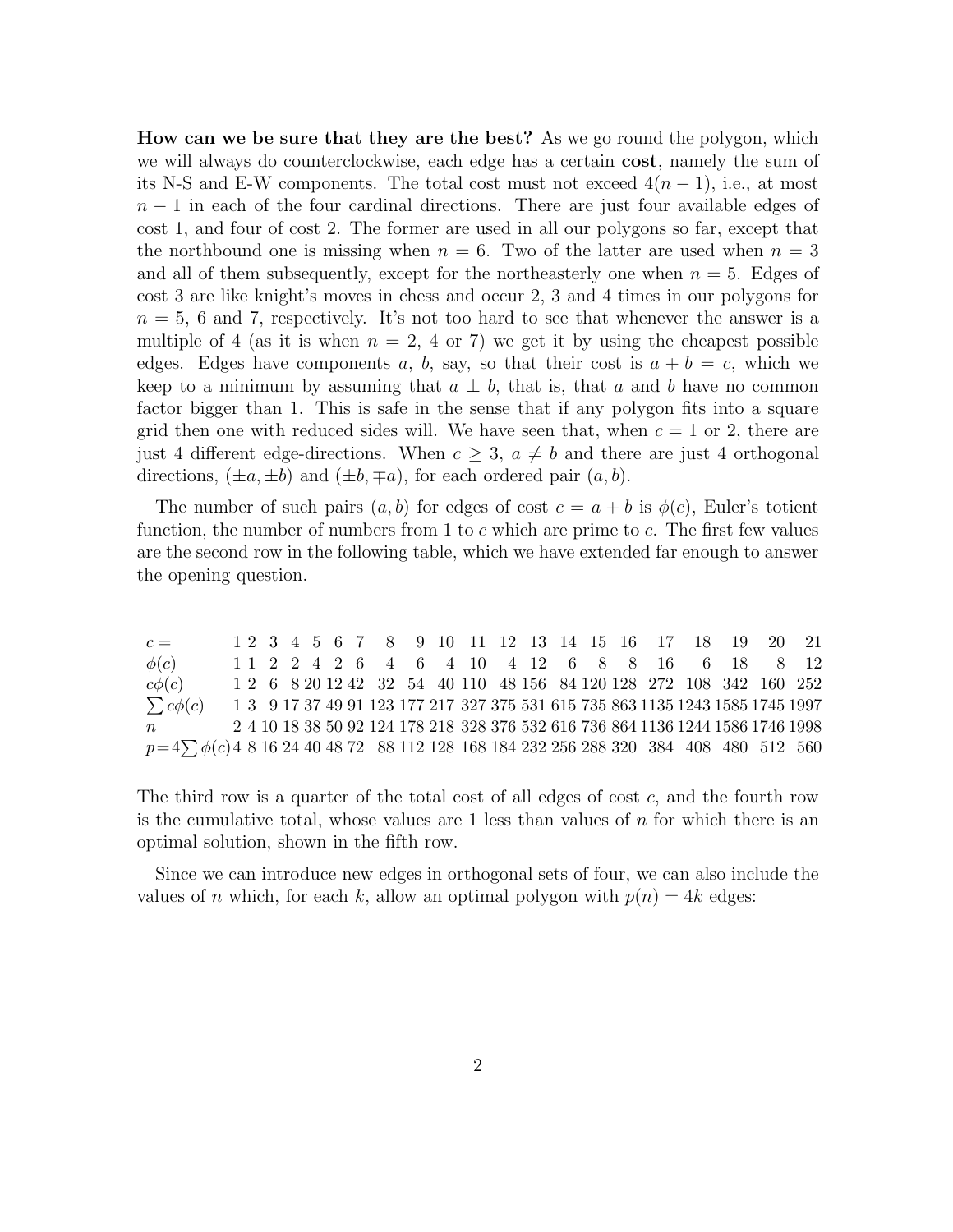| $k = 1$ 2 3 4 5 6 7 8 9 10 11 12 13 14 15 16 17 18                            |  |  |  |  |  |  |  |  |  |
|-------------------------------------------------------------------------------|--|--|--|--|--|--|--|--|--|
| $n = 2$ 4 7 10 14 18 23 28 33 38 44 50 57 64 71 78 85 92                      |  |  |  |  |  |  |  |  |  |
| $p = 4$ 8 12 16 20 24 28 32 36 40 44 48 52 56 60 64 68 72                     |  |  |  |  |  |  |  |  |  |
| $k = 19$ 20 21 22 23 24 25 26 27 28 29 30 31 32 33 34 35 36                   |  |  |  |  |  |  |  |  |  |
| $n = 100 108 116 124 133 142 151 160 169 178 188 198 208 218 229 240 251 262$ |  |  |  |  |  |  |  |  |  |
| $p = 76$ 80 84 88 92 96 100 104 108 112 116 120 124 128 132 136 140 144       |  |  |  |  |  |  |  |  |  |

It is clear that such values of p are optimal. As  $n = 1998$  corresponds to an optimal  $p = 560$ , we can answer the question from which we started. For  $n = 2004$  an extra cost of  $4(2004-1998) = 24$  is available, but we must use edges of cost  $> 21$ . The cost of one such edge cannot be shared between all four cardinal directions. One might try to replace the  $(10,11)$  vector with  $(-6,17)$  and  $(16,-6)$ , but the last is not primitive and is parallel to  $(8,-3)$  so doesn't give a new direction. But we can replace  $(10,11)$  and  $(1,-20)$ by  $(-1,-21)$ ,  $(17,-5)$  and  $(-5,17)$ , respectively increasing the N,S,E,W components by  $17-11$ ,  $21+5-20$ ,  $17-10-1$ ,  $5+1$ ; that is, 6 in each of the four directions, and increasing the cost by  $3 \cdot 22 - 2 \cdot 21 = 24$ , so that  $p(2004) = p(1998) - 2 + 3 = 561$ .

What if n and p are large? There's a picture, Figure 5, at the end.

Theorem 330 of [2] tells us that when m is large,

$$
\phi(1) + \phi(2) + \phi(3) + \cdots + \phi(m) \approx \frac{3m^2}{\pi^2}
$$

so that

$$
\phi(1) + 2\phi(2) + 3\phi(3) + \dots + m\phi(m) \approx \frac{2m^3}{\pi^2}
$$

and, when n is equal to the latter expression,  $p$  will be approximately 4 times the former. That is  $p \approx C n^{2/3}$  with  $C = 6 \cdot 2^{\frac{1}{3}} / \pi^{\frac{2}{3}} \approx 3.524206$ . If we put  $n = 1998$  we get  $p = 559.05987$  and  $n = 2004$  gives  $p = 560.17855$ , both correct if we round them up. It is rare for an asymptotic expression to give such a good result! Does the error get arbitrarily large?

p or n? It may be more natural to invert the formula to

$$
n \approx \frac{\pi p^{3/2}}{6\sqrt{2}}
$$

and to invert the original question:

What is the smallest  $n \times n$  grid that will accommodate a convex p-gon?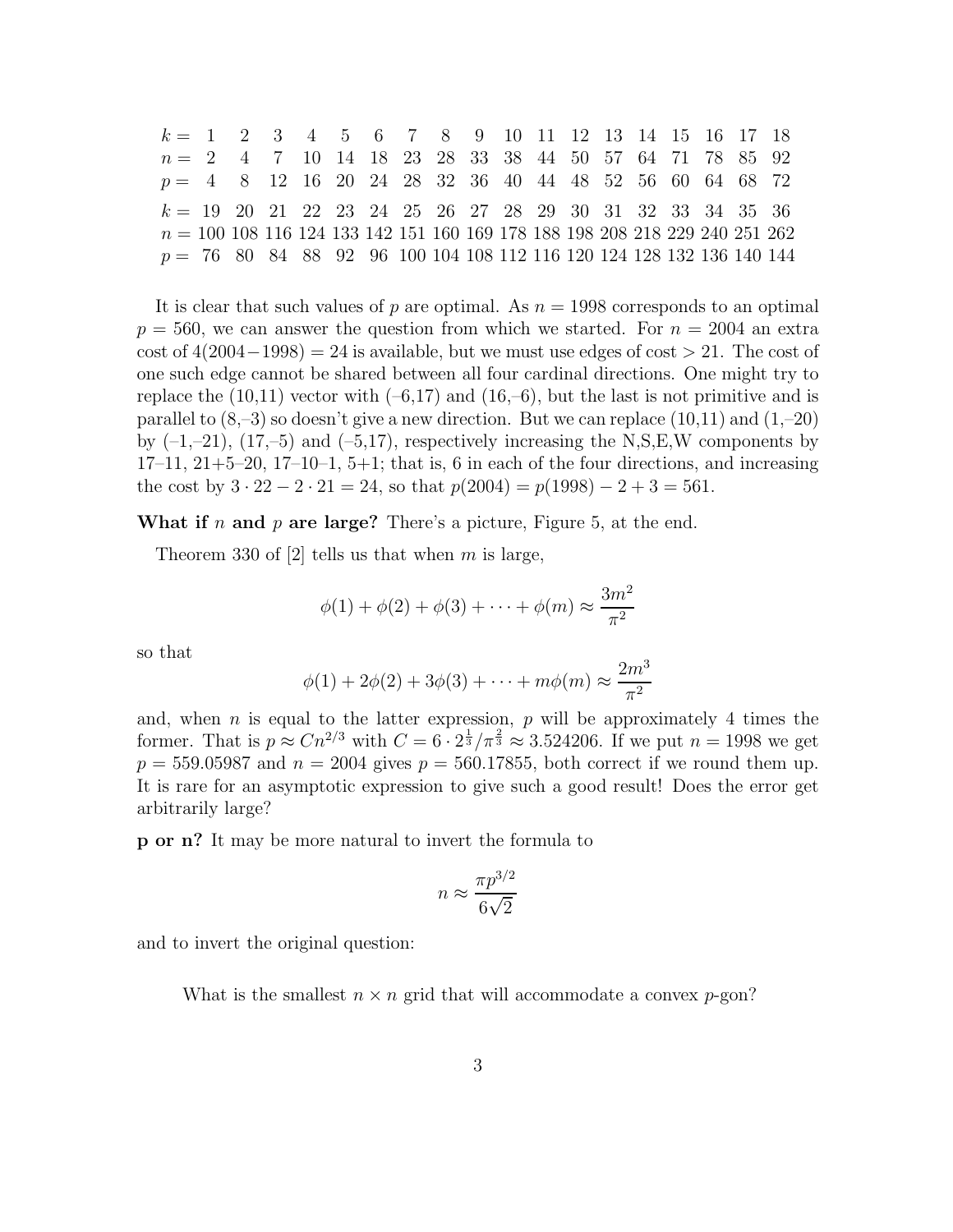If  $p$  is a multiple of 4, we know the answer.

In general, the total cost of the polygon must not exceed  $4(n-1)$ , so write

$$
4(n-1) = t + e
$$

where t is the total cost of the p cheapest edges, and  $e$  is the extra expenditure that we must make. As  $e$  is non-negative, we have the following lower bounds on  $n$  for given values of p.

p = 0 1 2 3 4 5 6 7 8 9 10 11 12 13 14 15 16 17 18 19 20 21 22 23 t = 0 1 2 3 4 6 8 10 12 15 18 21 24 27 30 33 36 40 44 48 52 56 60 64  $n \geq 1$  2 2 2 2 3 3 4 4 5 6 7 7 8 9 10 10 11 12 13 14 15 16 17 p = 24 25 26 27 28 29 30 31 32 33 34 35 36 37 38 39 40 41 42 43 44 45 46 47  $t = 68\,73\,78\,83\,88\,93\,98\,103\,108\,113\,118\,123\,128\,133\,138\,143\,148\,154\,160\,166\,172\,178\,184\,190$  $n \geq 18\,20\,21\,22\,23\,25\,26\,27\,$  28  $\,$  30  $\,$  31  $\,$  32  $\,$  33  $\,$  35  $\,$  36  $\,$  37  $\,$  38  $\,$  39  $\,$   $\,$  41  $\,$  43  $\,$  44  $\,$  46  $\,$  48  $\,$  49  $\,$ 

Figures 1 and 2 show that these minima are attained for  $p \le 16$ . But, for  $p = 17$ , although the total cost of the p cheapest edges,  $4 \cdot 1 + 4 \cdot 2 + 8 \cdot 3 + 4 = 40 = 4(11-1)$ , is a multiple of 4, an  $11 \times 11$  grid will not accommodate a 17-gon, because we would have to insert just one cost-4 vector into the optimal 16-gon and its cost has components 3 and 1 which can't be shared equally among the four cardinal directions. Similarly, in the cases  $p = 18, 19, 21, 22, 23, 42$  and 46, the (italicized) values of n have to be increased by 1 since the components of the available edges can't be distributed equally among the four cardinal directions. In fact the 10-, 14- and 18-grids required for  $p = 15$ , 19 and 23 will respectively accommodate 16-, 20- and 24-gons.

Figures 3 and 4 show that the revised bounds for n can be attained for all  $p \leq 48$ except for the **bold** entries under  $p = 39$  and  $p = 45$ .

In Figure 3,  $p = 13$ , 14 and 15 are clear. For  $p = 17$  and 18 we have omitted the 8 edges of costs 1 and 2; the labels " $17=8+9$ " and " $12=4+8$ " mean "8 edges omitted, 9 edges shown" and "cost 4 omitted, cost 8 shown". These polygons have been obtained by adding edges to the optimal  $p = 8$ ,  $n = 4$  solution. For  $p = 21, 22, 25$  and 26, respectively enlarge  $p = 16$ ,  $n = 10$  with the pentagon, hexagon, enneagon and decagon from Figure 3.

For  $p = 27$ , enlarge the  $p = 20$  solution which contains the edges  $(\pm 1, \pm 3)$  and  $(\pm 3, \mp 1)$  with the heptagon at the foot of Figure 3. and for  $p = 29$ , enlarge  $p = 24$ with the pentagon.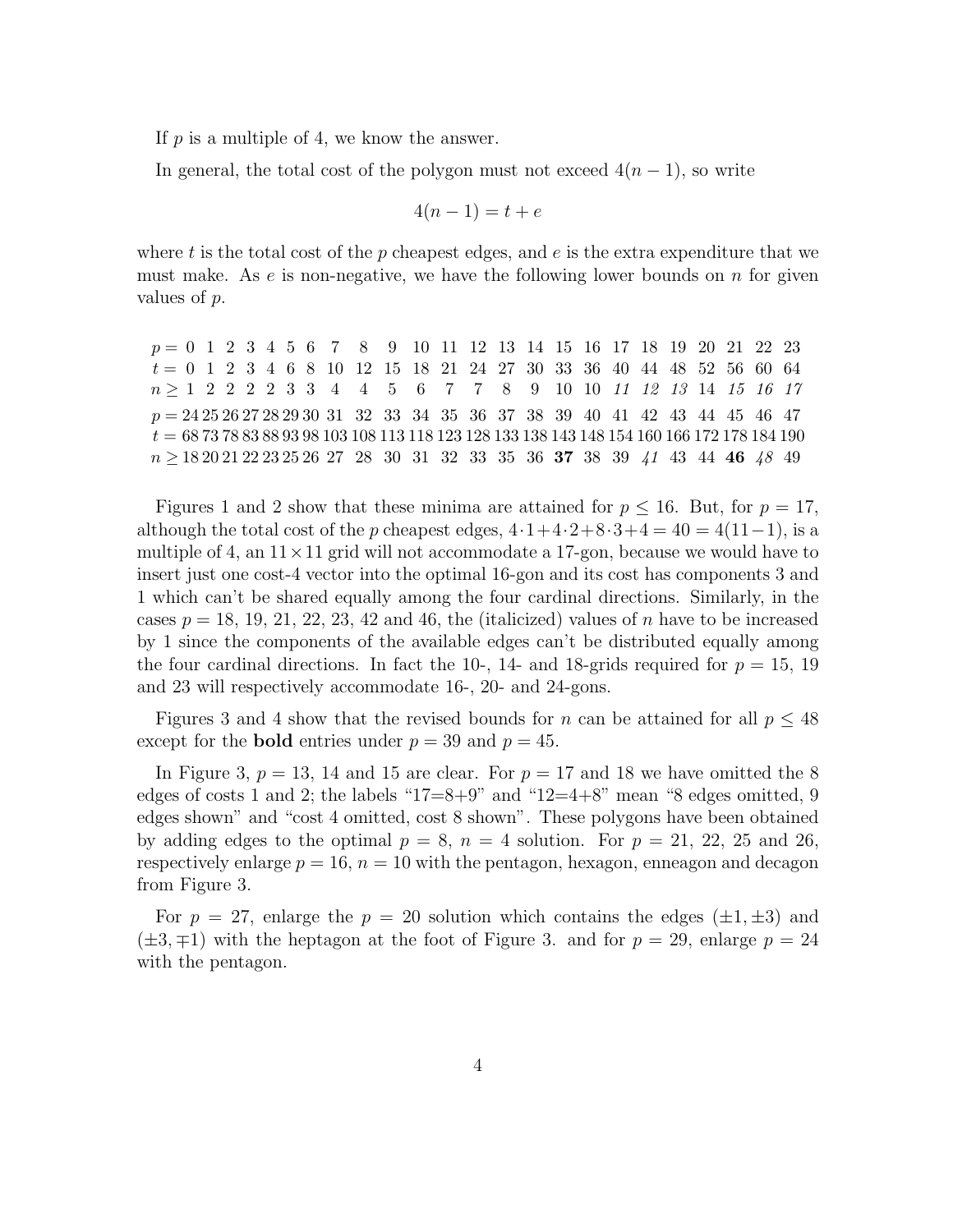

Figure 3: The smallest grids that accommodate p-gons,  $13 \le p \le 29$ .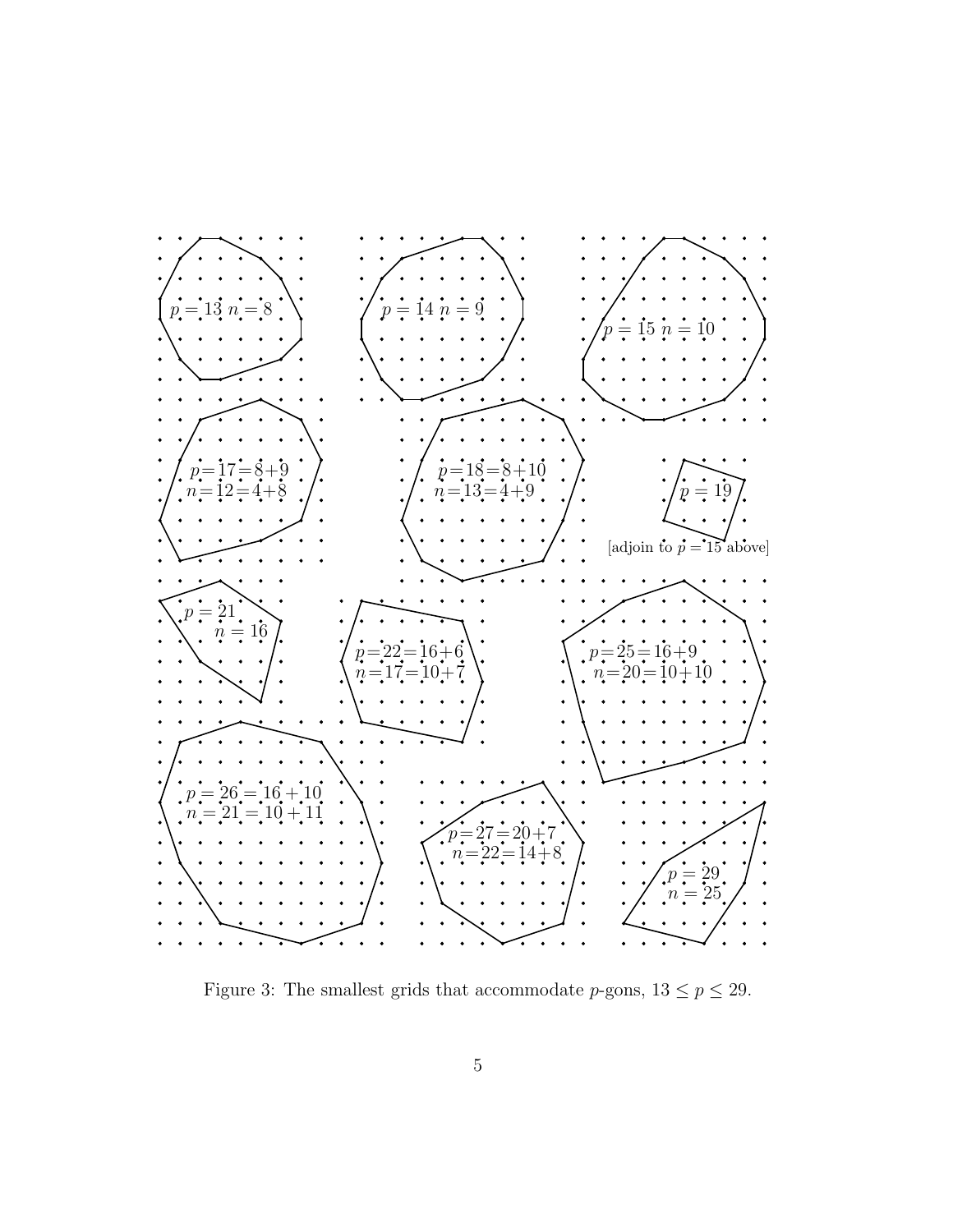

Figure 4: The smallest grids that accommodate  $p\text{-gons},\,30\leq p\leq 47,$  .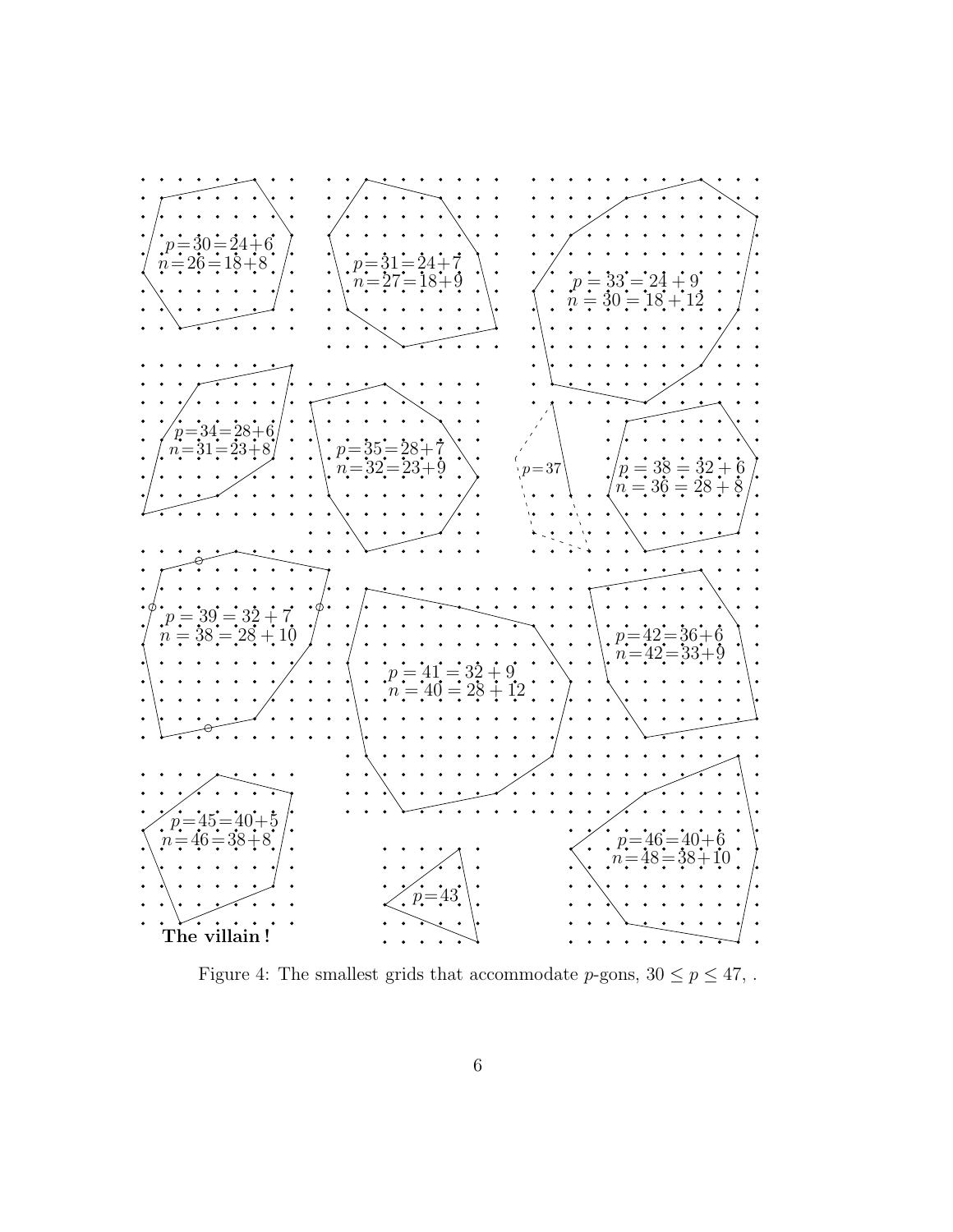In Figure 4, to obtain the solutions for  $p = 30$ , 31 and 33, adjoin the hexagon, heptagon and enneagon to the optimal  $p = 24$  solution.

Polygons  $p = 34$  and  $p = 35$  are got by adjoining the hexagon and heptagon to an appropriate  $p = 28$  solution, where by "appropriate" we mean one which does not already contain any of the edges we propose inserting. Here, the appropriate solutions are those containing  $(\pm 4, \mp 1)$  and  $(\pm 1, \mp 4)$  in the first case and  $(\pm 4, \mp 1)$  and  $(\pm 1, \pm 4)$ in the second.

For  $p = 37$ , replace the 4 edges, shown dashed, in the optimal  $p = 40$  solution by the edge  $(-1, 5)$ . For  $p = 38$  adjoin the hexagon to an appropriate  $p = 32$  solution, e.g., one containing  $(\pm 4, \pm 1)$ ,  $(\pm 1, \mp 4)$ ,  $(\pm 2, \pm 3)$  and  $(\pm 3, \mp 2)$ .

Polygons  $p = 39$  and 41 are obtained from  $p = 32$ ;  $p = 42$  from  $p = 36$ ; and  $p = 43$ , 45 and 46 from  $p = 40$ . For 41 and 42, the appropriate  $p = 32$  and  $p = 36$  solutions are those containing edges  $(\pm 2, \pm 3), (\pm 3, \mp 2), (\pm 4, \pm 1), (\pm 1, \mp 4)$  in the former case and all cost-5 edges except  $(\pm 3, \pm 2), (\pm 2, \mp 3)$  in the latter.

Finally,  $p = 47$  is obtained from  $p = 40$  by using the heptagon shown for  $p = 39$ , but with each of the 4 edges marked with a circle stretched by cost 1.

It remains to show that for  $p = 39$  and  $p = 45$  we can't attain the bounds in the table. A reduced 39-gon in a  $37 \times 37$  grid would have  $39 = 4+4+8+8+c_5+c_6+c_7$  edges and total cost  $4(37-1) = 4+8+24+32+5c_5+6c_6+7c_7$ , giving  $(c_5, c_6, c_7) = (14, 1, 0)$ . We must replace 2 cost-5 edges from the optimal  $p = 40$  solution by a cost-6 edge. But the only ways in which we can do this, e.g. replace  $(2,3)$  and  $(3,-2)$  by  $(5,1)$  yield a 39-gon in a  $36 \times 38$  grid, with the correct cost, but unequally shared between E-W and N-S. In fact  $p = 39$  is the first example in the pattern of places where we are just starting or just finishing using edges of cost  $4k + 2$   $(k > 0)$ . It's only  $p = 45$  that's

**The real villain.** A similar calculation for  $p = 45$ ,  $n = 46$ , and the requirement that  $c_5 + c_7$  be even, gives the solutions  $(c_5, c_6, c_7, c_8) = (14, 7, 0, 0), (15, 5, 1, 0), (16, 3, 2, 0)$ and  $(16,4,0,1)$ , none of which can be implemented on a  $46 \times 46$  grid.

**Plain sailing**. For  $p > 48$  we shall always need to use edges of cost 7 or more, and, for  $c \geq 7$ , we always have  $\phi(c) \geq 4$  and a good variety of slopes for our edges, and can always achieve the best bound we can hope for.

In fact we've been spooked by the Law of Small Numbers [1] and many of what have so far appeared to be exceptions are in fact part of a regular, though somewhat complicated, pattern. This is perhaps best expressed in the following summary. There's not room here for a complete proof, which tends to subdivide itself into an increasing number of cases. But the astute reader can reconstruct it from the examples that we've already seen, which are often early members of infinite sequences of polygons.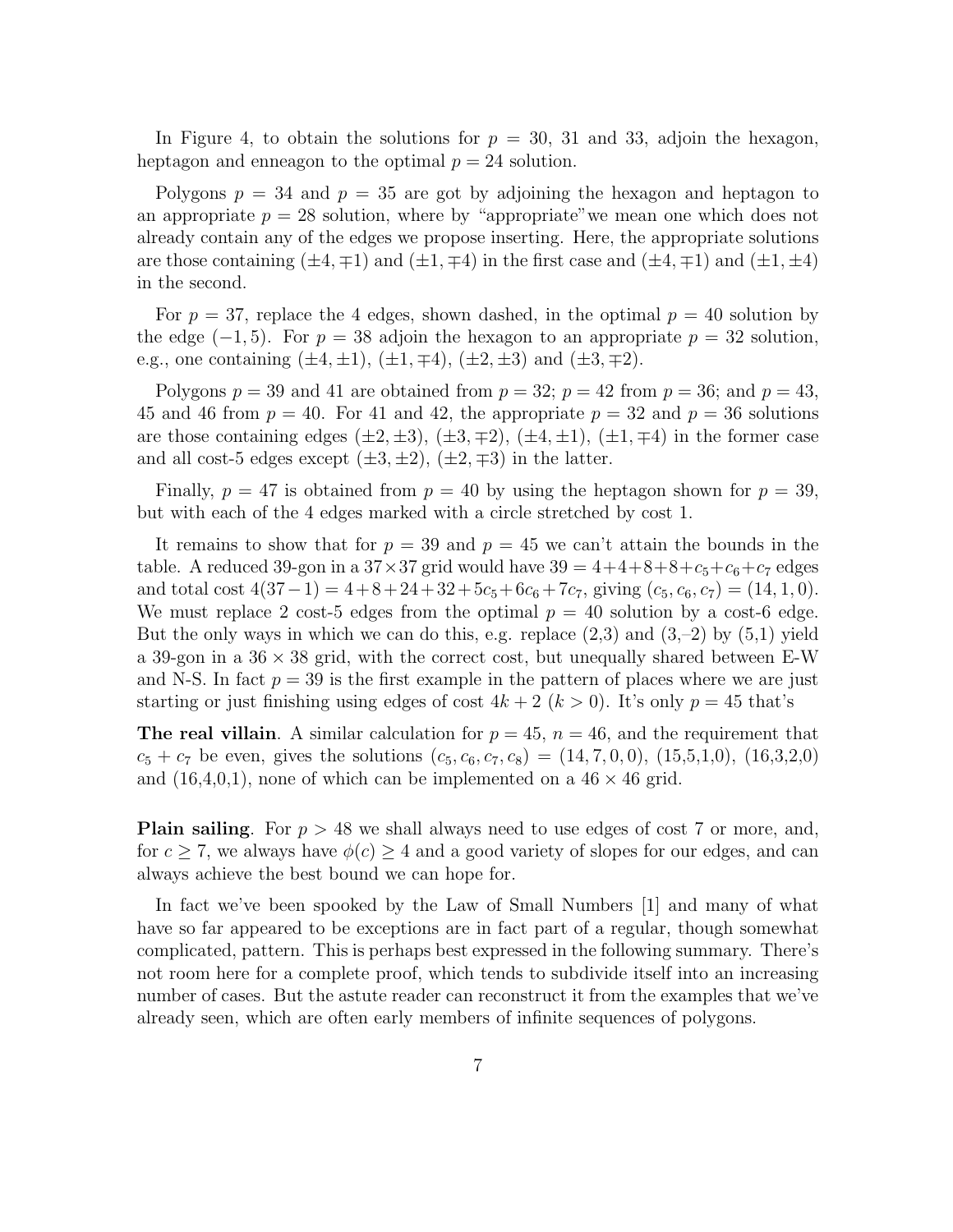**Summary.** Recall that  $4(n-1) = t + e$  and write  $p = 4q + r$ , where  $r = \pm 1$  or  $r = 2$ , which we'll refer to as "r odd" and "r even" respectively. Write c for the cost of the most expensive of the  $p$  cheapest edges. Then

$$
e = 6
$$
 just if  $p = 45$ .

 $e = 5$  just if r is odd,  $c = 4k + 2 + r$ , but the cost of the  $(p - \frac{1}{2})$  $\frac{1}{2}(3r-1)$ )-th cheapest edge is  $4k + 2$ . Here  $k > 0$ . If  $k = 0$ , either  $r = -1$ ,  $c = 1$ ,  $p = 3$  and the cost of the  $\left(3-\frac{1}{2}\right)$  $\frac{1}{2}(-4)$ ) = 5-th edge = 2, or  $r = 1$ ,  $c = 3$ ,  $p = 9$  and the cost of the  $(9 - \frac{1}{2})$  $\frac{1}{2}(2)$ ) = 8-th edge = 2. However,  $p = 3$  and  $p = 9$  are the first examples of the pattern for  $e = 1$ described below.

The first few examples are  $p = 39$  (discussed above),  $p = 49, 111, 129, 231, 257, 383$ ,  $409, \ldots$ 

 $e = 4$  just if  $\{r \text{ is odd and } c = 4k\}, \text{ or } \{r = 2 \text{ and } c = 2k > 2\}.$   $(c = 2 \text{ is the exception})$  $p = 6$  that we saw under  $e = 0$ .)

Examples that we've seen are  $p = 17, 18, 19, 21, 22, 23, 42, 46$  and the next ones are  $p = 73, 74, 75, 77, 78, 79, 81, \ldots$ 

 $e = 3$  just if r is odd and  $c = 4k + r$ .

Examples are  $p = 1, 11, 15, 25, 29, 33, 37$  and  $p = 51, 55, 59, 63, 67, 71, 89, \ldots$ 

 $e = 2$  just if  ${r = 2$  and c is odd or  ${r$  is odd and  $c = 4k + 2$ , except for the villain,  $p = 45.$ 

Examples are  $p = 2, 5, 7, 10, 14, 26, 30, 34, 38, 41, 43, 47, 43, 47, 50, 54, 58, 62,$  $66, 70, 90, 94, 98, \ldots$ 

 $e = 1$  just if r is odd,  $c = 4k - r$ , and e isn't already described above as being equal to 5.

Examples are  $p = 3, 9, 13, 27, 31, 35$ , but not 39, not 49, and then 53, 57. 61, 65, 69, 91, 95, 99, 103, 107, not 111, not 129, but 133, 137, . . . .

**Reinventing the wheel**. Figure 5 shows what the polygons look like when  $n$  is large. As you go from one of the 4 cardinal points to one of the intermediate ones. the radius increases in the ratio  $3\sqrt{2}$ : 4, or by about 6%. The curve is very close in shape to that whose equation is  $x^4 + y^4 + 3(x^2 + y^2) = 4$ . Its actual equation is

$$
\{(x^{2}-y^{2})^{2}+6(x^{2}+y^{2})-7\}^{2}=32(x^{2}+y^{2}-1)^{3}
$$

which is the best we can do at eliminating  $m$  from the parametric equations

$$
x = \pm \frac{2m+1}{(m+1)^2} \qquad y = \pm \frac{m(m+2)}{(m+1)^2}
$$